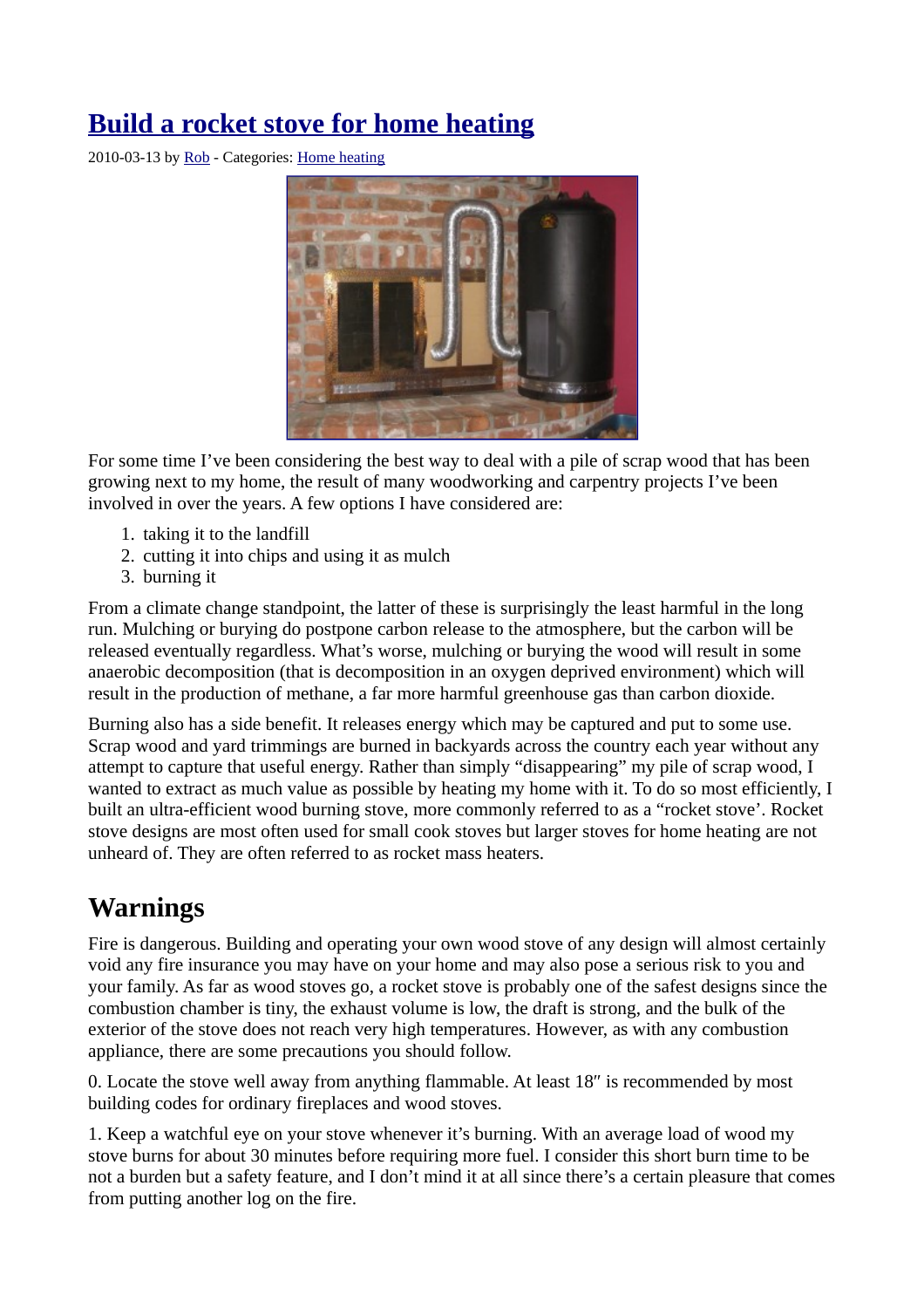2. Don't burn treated or manufactured woods. Treated wood, plywood, OSB, etc all contain chemicals that will be released into the exhaust during combustion. You certainly don't want to breath these and you probably don't want to put them into the atmosphere. You should only burn untreated solid wood.

3. Install a smoke detector. Smoke detectors are required by most building codes, so you probably already have one. However, if you build a rocket stove for heating a garage or outbuilding, you should probably install a smoke detector there as well.

4. Install a carbon monoxide detector. All combustion appliances are capable of producing carbon monoxide which can be deadly if it is released into your home. Other combustion appliances in your home such as a furnace or hot water tank are probably a greater carbon monoxide threat that the rocket stove described in this article since they operate continuously, unattended, even while you sleep. That said installing a carbon monoxide detector is a wise precaution.

#### **How is a rocket stove different from a regular wood stove?**

The goal of a rocket stove is to burn a relatively small amount of wood at as high a temperature as possible, resulting in more complete combustion, and to extract as much heat as possible from the exhaust gases. To generate high combustion temperatures, rocket stoves separate the combustion, heat extraction and exhaust functions. They have insulated internal chimneys to generate a strong draft for vigorous combustion. My design uses a down draft combustion chamber. Scrap wood is loaded directly on top of the existing burning wood inside the combustion chamber. $\hat{A}$  The flame is drawn downward by the strong draft rather than rising out of the chamber as one might expect. The result is that ALL combustion products pass through the hottest part of the fire resulting in very complete combustion, producing the greatest amount of heat and reducing products of incomplete combustion such as carbon monoxide and smoke. To capture as much of the heat as possible and radiate it into the room, the exhaust gases are passed through a secondary chamber (much larger than the combustion chamber) that absorbs and radiates the heat. Finally the relatively cool exhaust gases are expelled through an exhaust tube.

The following illustration shows the basic design.



Insulating the chimney ensures a large temperature difference between the exhaust gases inside the chimney and those outside it. This temperature difference causes a density imbalance resulting in a strong draft. The hot exhaust gases in the chimney rise, while the cooler exhaust gases outside the chimney fall, and the whole process draws fresh air into the combustion chamber, supporting vigorous combustion. In my design, the radiating chamber is about 18″ in diameter by about 36″ high, while the combustion chamber is only about 4" by 4" by 10". Don't let the overall size of the stove fool you. It only burns a couple handfuls of wood at a time. The large size is required to absorb and radiate the heat, not to contain the fuel.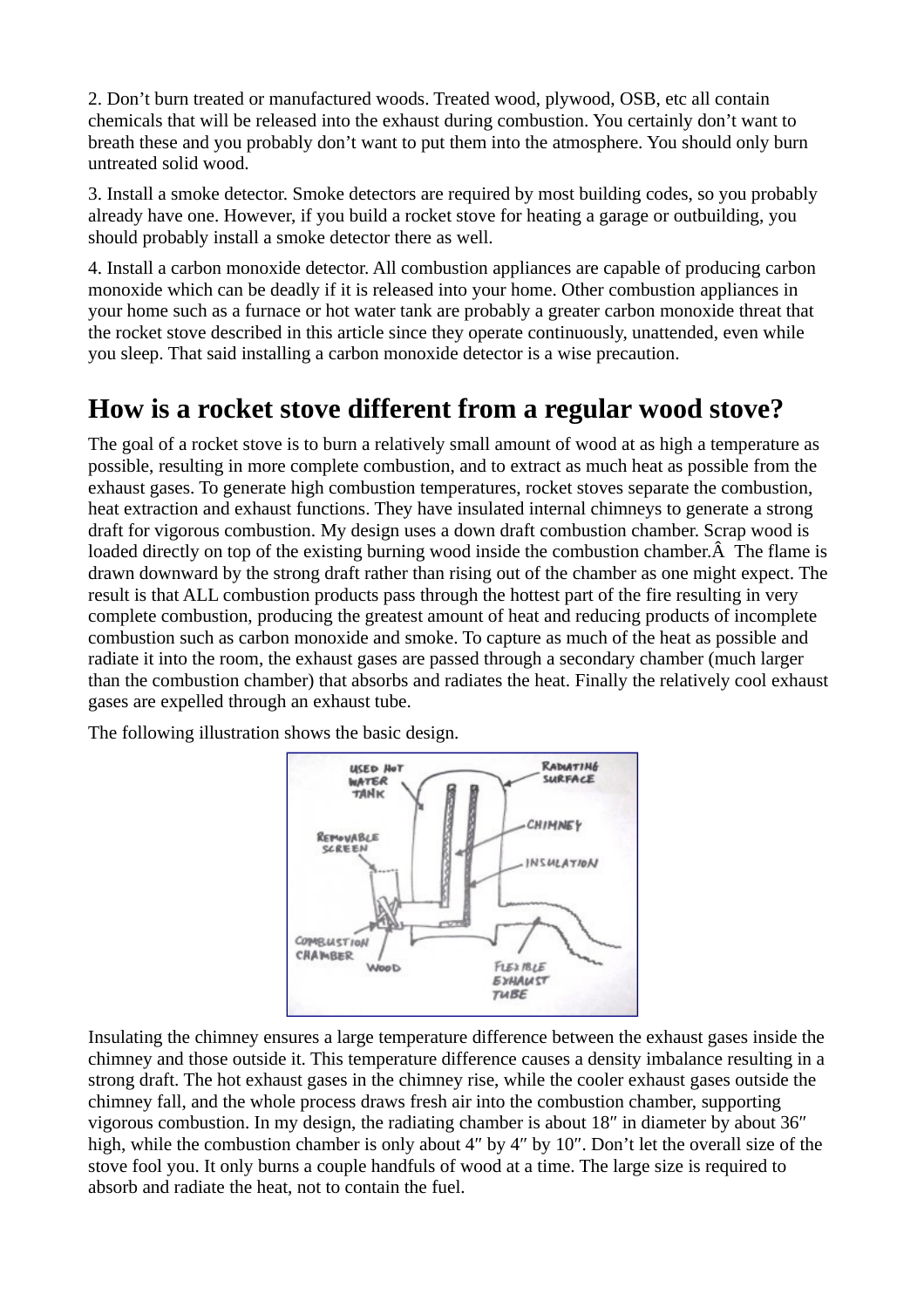#### **Construction**

Rocket stove mass heaters are often built from steel drums. These are convenient since they have a flat top that can also be used for cooking. I did not have one handy though. What I did have was my parents' old electric hot water tank that they had just replaced since it was corroded and leaking. In addition to this I used some 3″ diameter steel pipe, some 4″x4″ square tubing, and some flat steel plate, all about 1/8″ wall thickness (though that is probably thicker than necessary). I also used some flexible aluminum tubing (dryer ducting) to feed the exhaust from the rocket stove into my existing fireplace.



Above is a picture of the internal parts of the stove (combustion chamber and chimney) set up for initial testing to make sure it would generate enough draft for vigorous combustion. The aluminum flex tubing is connected to the top of the chimney for testing only. In the finished product it will be connected to the side of the stove. The chimney is insulated with about 1″ of Roxul (a rock wool insulation that will tolerate higher temperatures than fiberglass insulation) and wrapped with adhesive aluminum furnace tape to hold the insulation in place.



The above image shows the hot water tank cut to accept the combustion chamber and chimney.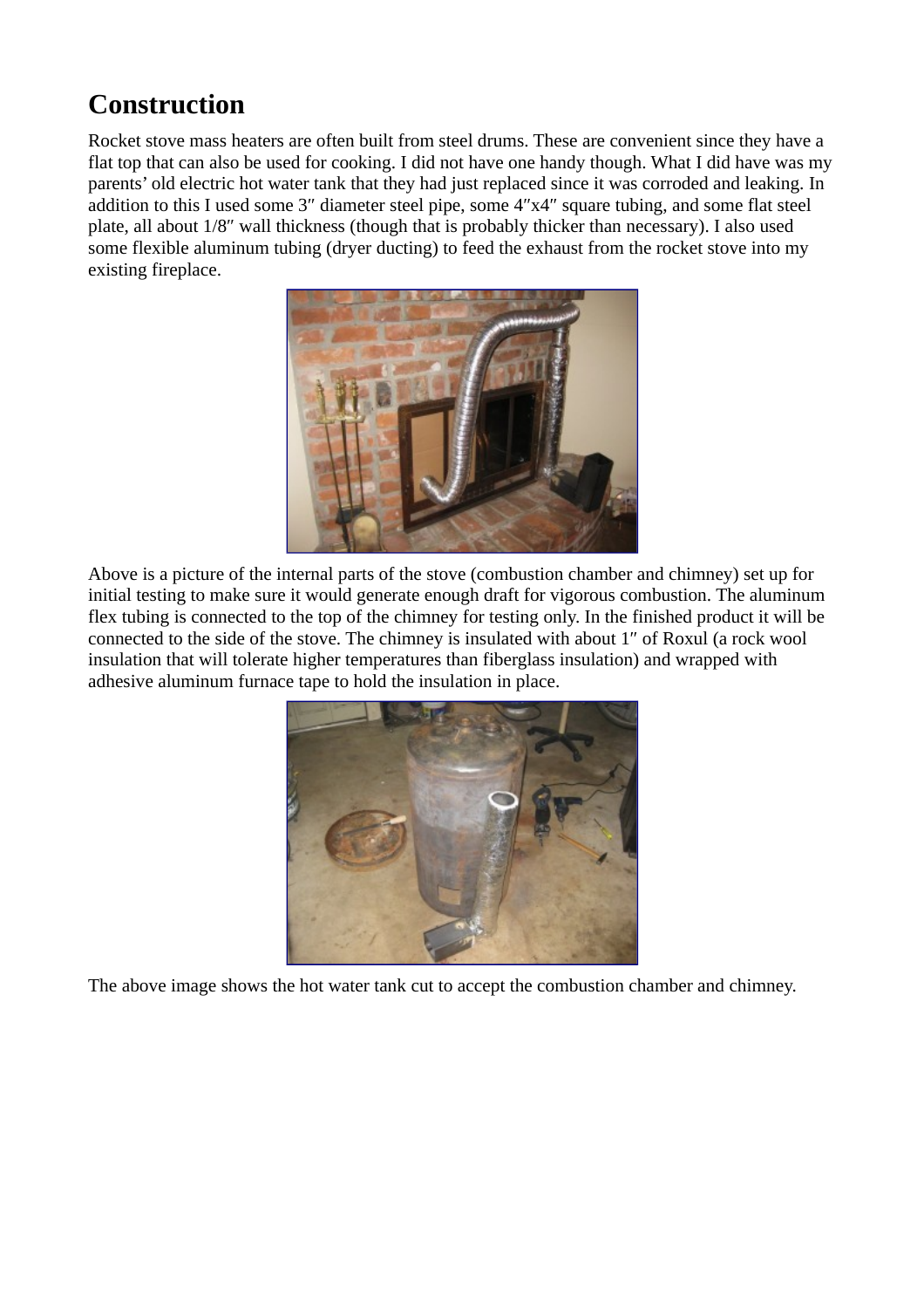

The above image shows the combustion chamber and chimney being welded into the side of the hot water tank. Note the block of wood between the end of the chimney and the inside surface of the tank to ensure an appropriate gap for the exhaust gases. This piece of wood will be removed after the chimney is welded in place.



Mad scientist at work…



… and after a bunch more welding and a paint job that I neglected to take any pictures of … viola! … the finished product. The silver band around the bottom isn't a racing stripe. It covers the seam where I tack welded the bottom of the tank back on. I did not want to weld it on permanently since I may want to disassemble the stove later for inspection.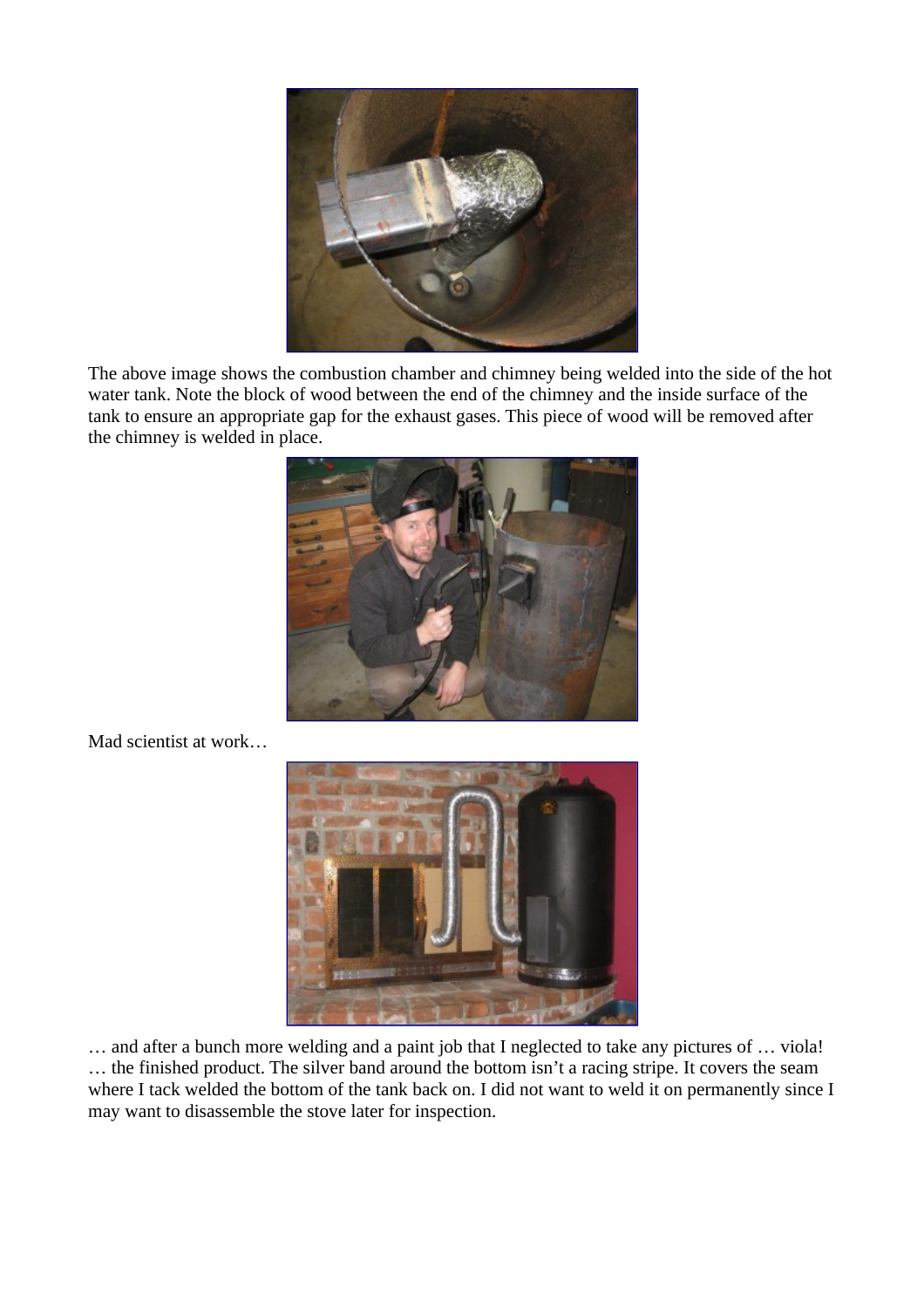

Notice that I removed a glass pane from the left door of my fire place and replaced it with cardboard. The aluminum flex tube passes snugly through a hole cut in the cardboard to expel the exhaust gases into the fireplace where, still warm, they rise and exit through the existing chimney. I know you're probably thinking I must be crazy to use a combustible material like cardboard for this purpose, but the fact is that the exhaust volume from this stove is so low and the stove is so efficient at removing heat from the exhaust that this aluminum tube reaches a maximum temperature of only about 60 degrees C during operation. That's cooler than a typical cup of coffee. The top of the stove gets much hotter, of course.



I also made a simple metal screen that can be placed over the combustion chamber to prevent sparks from popping out into the room where they could ignite something (or more likely just leave burn marks as they smolder on the carpet). I have another cover, not shown, that is a solid steel plate. It's useful to quickly extinguish the fire and to prevent air infiltration when the stove is not in use.



Above is a photo of the cleanout. The plate which makes up the bottom of the combustion chamber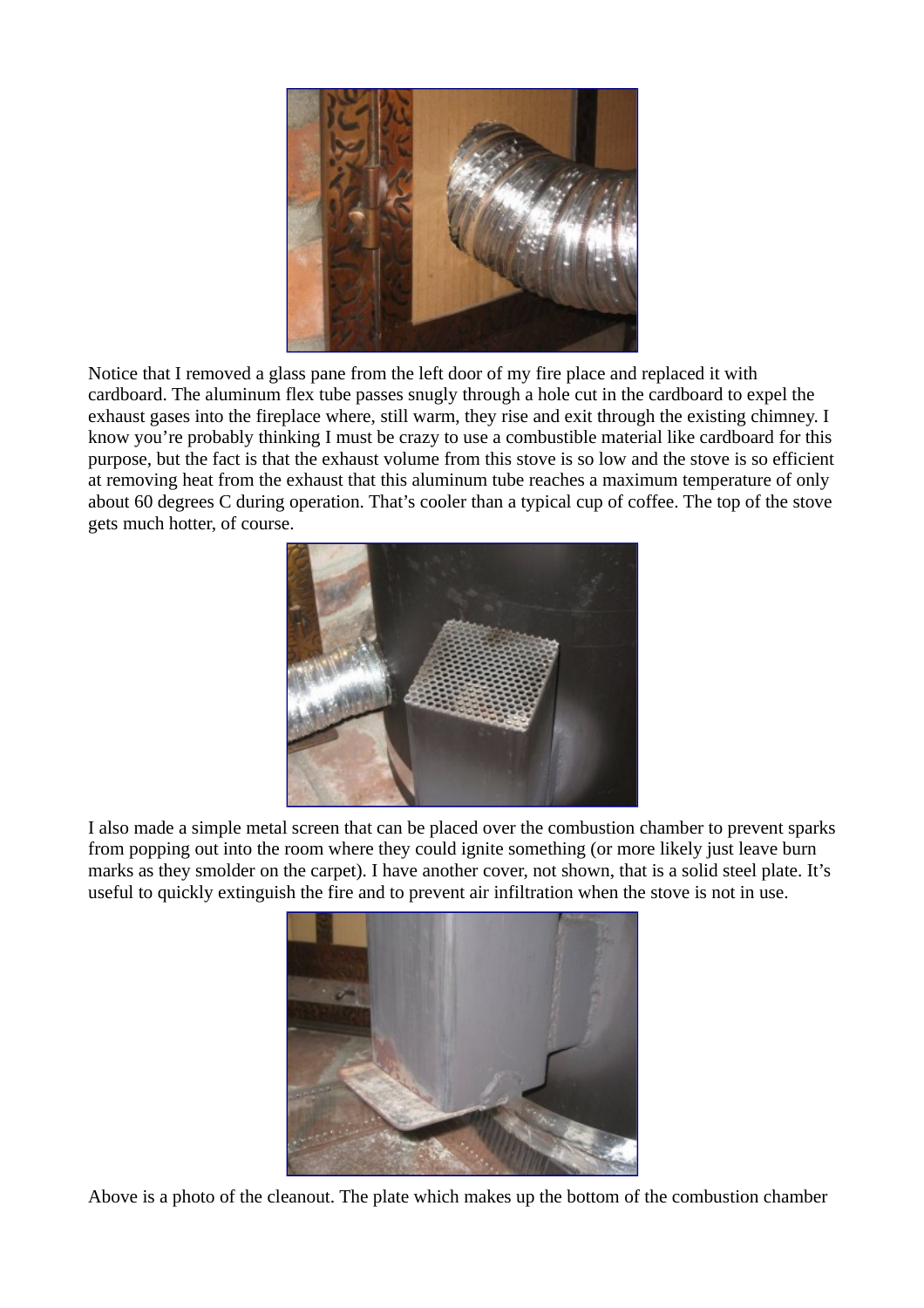is removable. I just slide it out as shown in the photo and the ash drops into any suitable receptacle (I'm using a plastic tray above). I've found it best to clean the ash out every week or so as once there is more than about a cup full it will fill the bottom of the combustion chamber and start to build up in the tube between the combustion chamber and the internal chimney. Then it's a little harder to get to and it will eventually start to reduce the draft. In hindsight, access through the side of the combustion chamber instead of the bottom would have been more useful.

## **Does it work?**

Well... actually ... it works too well. The difference between burning wood in the fireplace and burning wood in this stove is incredible. You really have to experience it to believe you can get so much heat from a small handful of wood. I've fed my fireplace for hours with hardly any change in room temperature but it only takes a few minutes for the rocket stove to raise the room temperature noticeably. It may take a long time to get through all my scrap wood at this rate. Feeding the stove every evening after work, I have only managed to go through about one bin (perhaps 20kg) of wood per week. Part of the issue is the season. It just doesn't take much heat to get the house to a comfortable temperature right now in early spring. I will be able to burn a lot more wood in the stove next winter.



#### **Savings**

On average the heat energy available from burning wood is around 4.5 kWh per kg (assuming a 20% moisture content). Assuming roughly 80% efficiency of the stove (just a rough guess) the heat extracted will be about 3.5 kWh per kg. I heat my home with electricity that costs about \$0.07 per kWh. Therefore, the heating value of my scrap wood is about \$0.25 per kg and by burning about 20kg per week I save about \$5 per week on heating costs or about 50% of my heating bill for this time of year. Savings will be much greater in winter when the stove can be operated more frequently without the room becoming uncomfortably hot.

# **Why not just buy a fireplace insert?**

I considered buying a fireplace insert but after learning about rocket stoves I quickly dismissed the idea because:

- 1. an insert would almost certainly be less efficient
- 2. it would require significantly more cost and effort to install
- 3. it wouldn't provide nearly the same conversation value
- 4. I would not be able to re-purpose existing waste material such as my parents hot water heater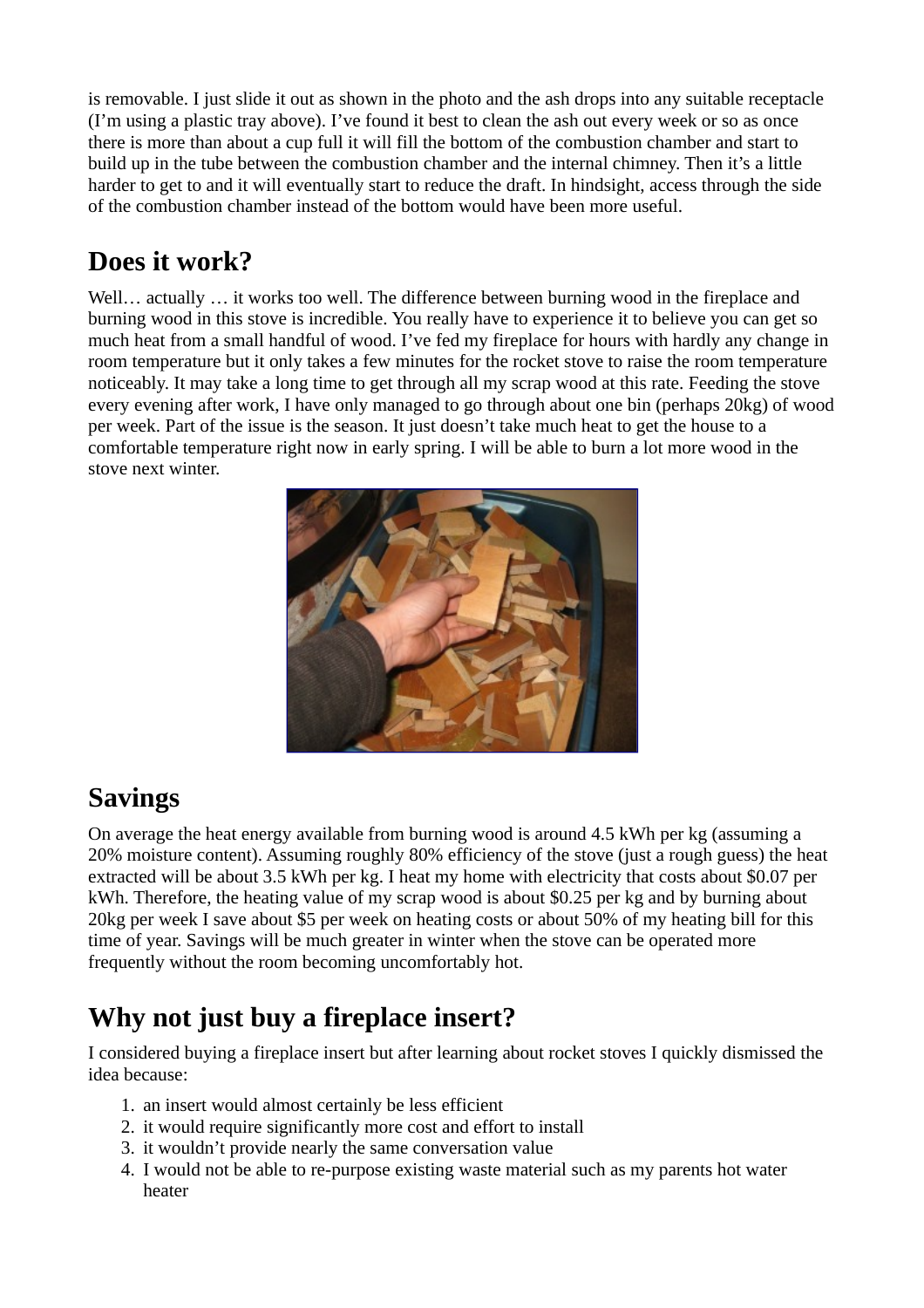5. it would not be portable (I look forward to operating my rocket stove on our patio on cool summer evenings).

#### **What about adding thermal mass? Would that be more efficient?**

Wood stoves used as a primary heat source for a home will derive significant benefits from thermal mass (imagine replacing my short length of aluminum flex tube with 30 or 40 feet of duct buried inside a couple tons of concrete and you'll have the right idea). The thermal mass stores heat and releases it slowly into the home, evening out the temperature and allowing the stove to be operated intermittently.

However, for a stove like mine that's used only for supplemental heating, thermal mass is not of much benefit since an even temperature can be maintained simply by varying the heat input from the primary system (which happens automatically since it is controlled by a thermostat). For example, when I operate my rocket stove in the winter, my electric heaters automatically cut back such that the house temperature does not rise significantly.

It is also worth noting that thermal mass, by itself, does not improve efficiency. Improved efficiency is often a side effect of adding thermal mass, but the improvement is really just a result of extracting more heat from the exhaust gases. This could be accomplished just as easily without adding any thermal mass. For example, I could extract more heat from my exhaust simply by using a longer piece of aluminum duct between the stove and fireplace (I have noted that the exhaust temperature drops about half way to ambient for every 20cm of tube length).

So in a nut shell, thermal mass is not really that useful for a stove that's intended for use only as supplemental heat, if the primary heating system is on a thermostat.

#### **Further reading**

There is a lot of good information on rocket stoves online. A Google search on "rocket stove" or "rocket mass heater" will yield good results but [http://www.rocketstove.org](http://www.rocketstove.org/) is probably the best place to start. There is also an excellent book called Rocket Mass Heaters available for purchase in PDF format at [http://www.rocketstoves.com.](http://www.rocketstoves.com/) There are also several videos online of rocket stoves in action. Search for them at [http://www.youtube.com.](http://www.youtube.com/)

## **Reader Projects**

If anyone out there decides to build a rocket stove based on this or a similar design, I would be happy to post some pictures of your project, or if you have your own site, let me know and I will post a link below.

**2010-12-13:** One reader, Brent, built his own rocket stove following a similar design (though he was clever enough to put the cleanout in the side of the combustion chamber rather than the bottom). You can read more about his stove in the comments, or take a look at some pictures and a video on Brent's blog: [http://streetjesus.blogspot.com/2010/12/rocket-mass-heater-project.html.](http://streetjesus.blogspot.com/2010/12/rocket-mass-heater-project.html)

**2012-11-26:** Another reader, John, sent me these pictures of his project. He's using a large water reservoir for thermal mass with a coil of copper tubing wrapped around the internal chimney of the stove for heat transfer.